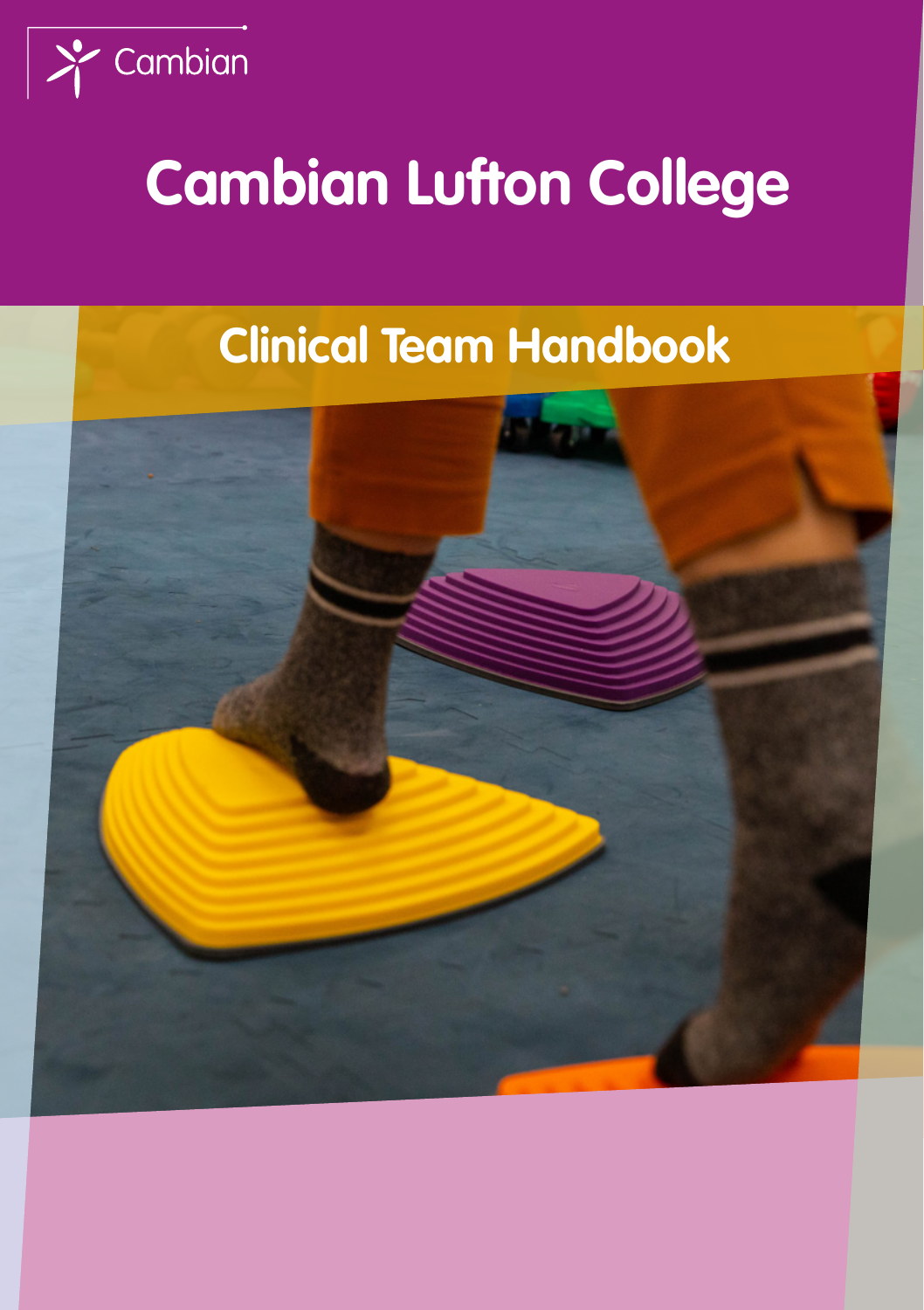# **Step Model**

#### STEP Framework

- STEP is a model that puts every aspect of a young person's journey into focus.
- The environment is viewed alongside individualised interventions.
	- By environment we mean: the circumstances, objects, or conditions by which one is surrounded.
	- By interventions we mean: individualised and targeted interventions to progress the young person on a positive journey.

#### **4 Pillars of Framework**

- Underpinning environments
- Therapeutic care planning
- Three phased journey of engagement
- Personal positive progression

#### **Core Values of Therapeutic Intervention**

- Therapeutic Optimism
- Positive Risk Taking
- Integrate and Enable
- Every moment is an opportunity for Therapeutic Intervention

#### **Describing STEP**

**S**ensory Friendly:

Staff have an awareness of student's sensory needs and can use that to promote safe, positive environments for them.

#### **T**otally Inclusive:

Staff work together to create environments that can be accessed, participated in and contributed to by all: student and staff.

**E**nabling:

Staff create and maintain environments that support insight, confidence and independence through supervision, mentorship and reflective practice.

**Positive Personal Progression:** 

Journey of the student through 3 distinct stages, measured by outcomes in consistent domains.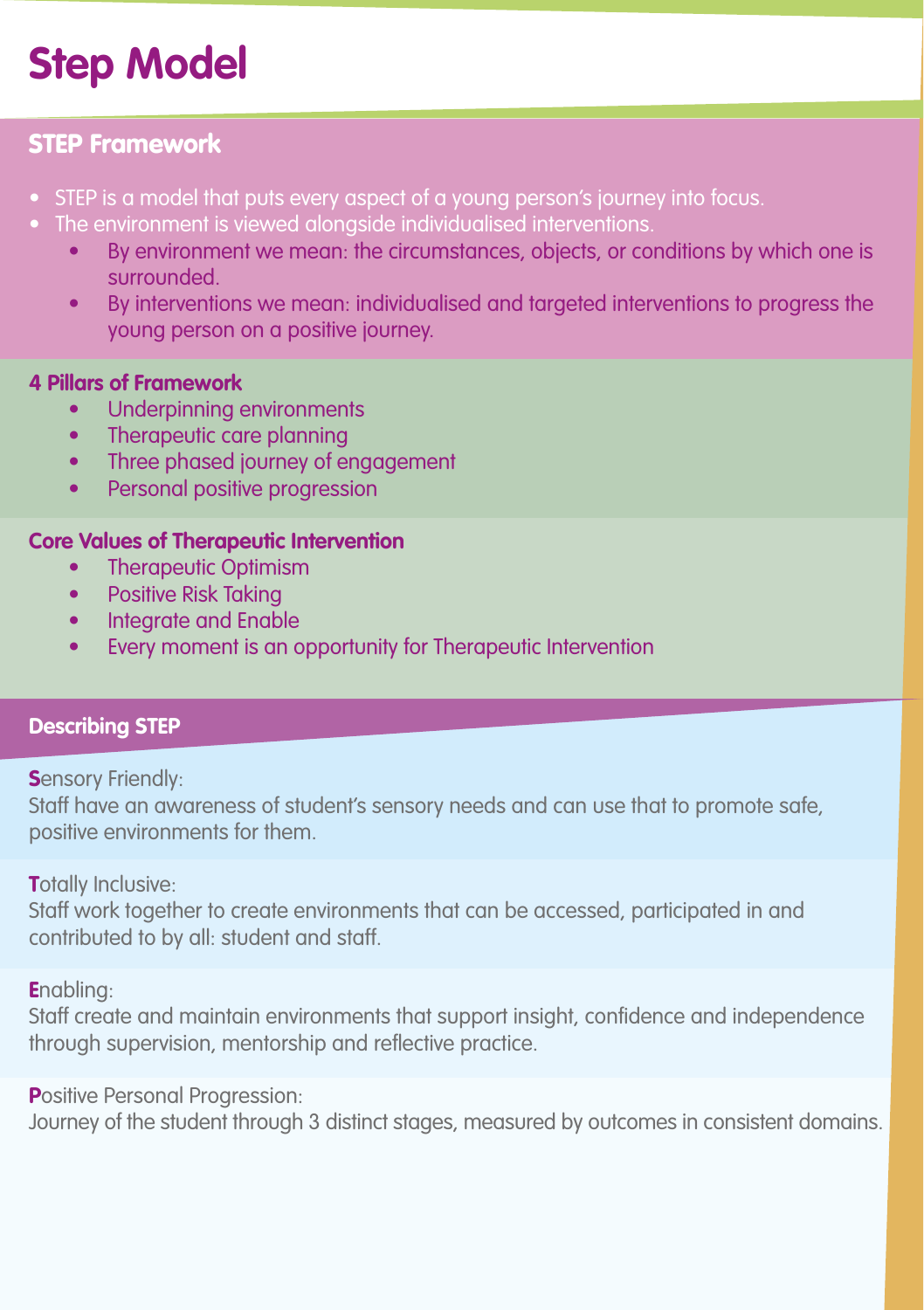### **The 3-Phased Journey**

- The young person follows a 3-phased journey within the STEP framework
- Each phase is individualised and shared with the student
- Each phase has a clear model of clinical focus and delivery
- As the student journeys through the phases, the levels of input will vary according to current need
- Outcomes for the student and service are measurable for each phase



**1. Stabilisation 2. Strengthening 3. Transition**

Young person is currently requiring support in order to stabilise. The team are currently providing input in order to support the student to become ready to receive interventions that can strengthen their skills.

The team are:

- Carrying out indirect or direct work in order to support the student to move to the strengthening phase of intervention.
- Building a rapport with the individual in order to develop a therapeutic relationship so they will feel comfortable to engage with the team.

Young person is currently able to access interventions that can help to strengthen their skills.

The team are implementing interventions either directly and / or indirectly that aim to help develop their skills.

Young person is currently receiving direct and / or indirect intervention in order to support the individual's transition out of the college placement.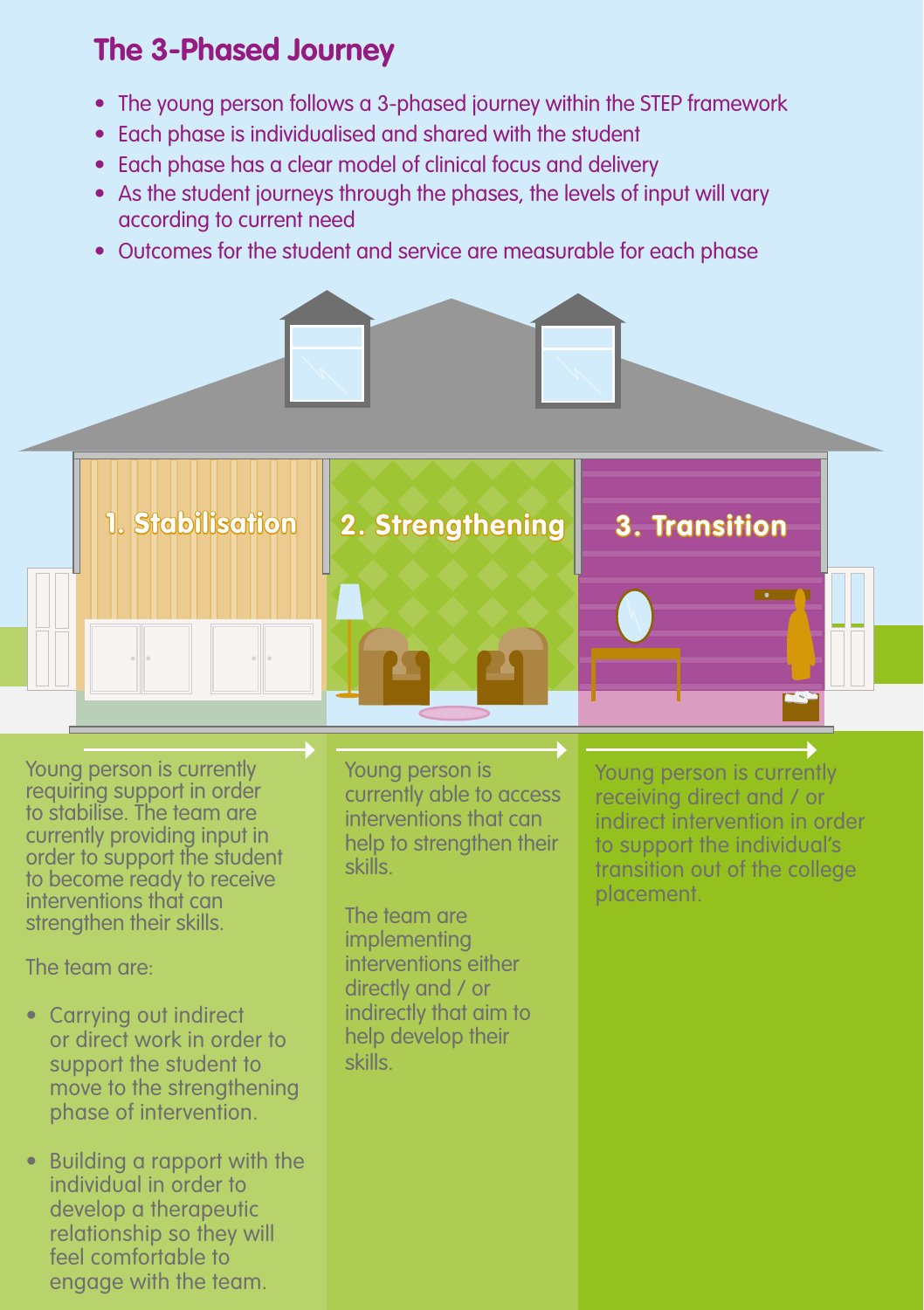### **Type of Input**

#### **Universal (Tier 1)**

Young person is currently receiving therapeutic input via the environment.

- Working collaboratively with key staff across the environment
- Supporting the therapeutic environment across the waking curriculum through regular auditing of the totally inclusive communication environment, sensory SMART environment and emotionally enabling environment
- Informal/formal training to all staff
- Ongoing advice and consultation to staff
- Clinicians to attend Multi-disciplinary meetings such as MDT and Reflective Practice Meeting

#### **Targeted (Tier 2)**

Young person is currently receiving input via the environment. In addition to the input received through the environment, the individual also receives a targeted level of input e.g. programmes of work which can be carried out by experienced staff with Specialist consultation from the team.

E.g.

- Sensory diet/plan or a motor skill programme
- Communication profile and/or programme
- Specific training delivered to staff
- Review Positive Behaviour Support Plan.

#### **Specialist (Tier 3)**

Young person is currently receiving input via the environment. In addition to the input received through the environment, the individual also receives a Specialist level of input e.g. bespoke packages of intervention which are carried out by expert clinicians on site, this includes 1:1 Sessions with the clinicians.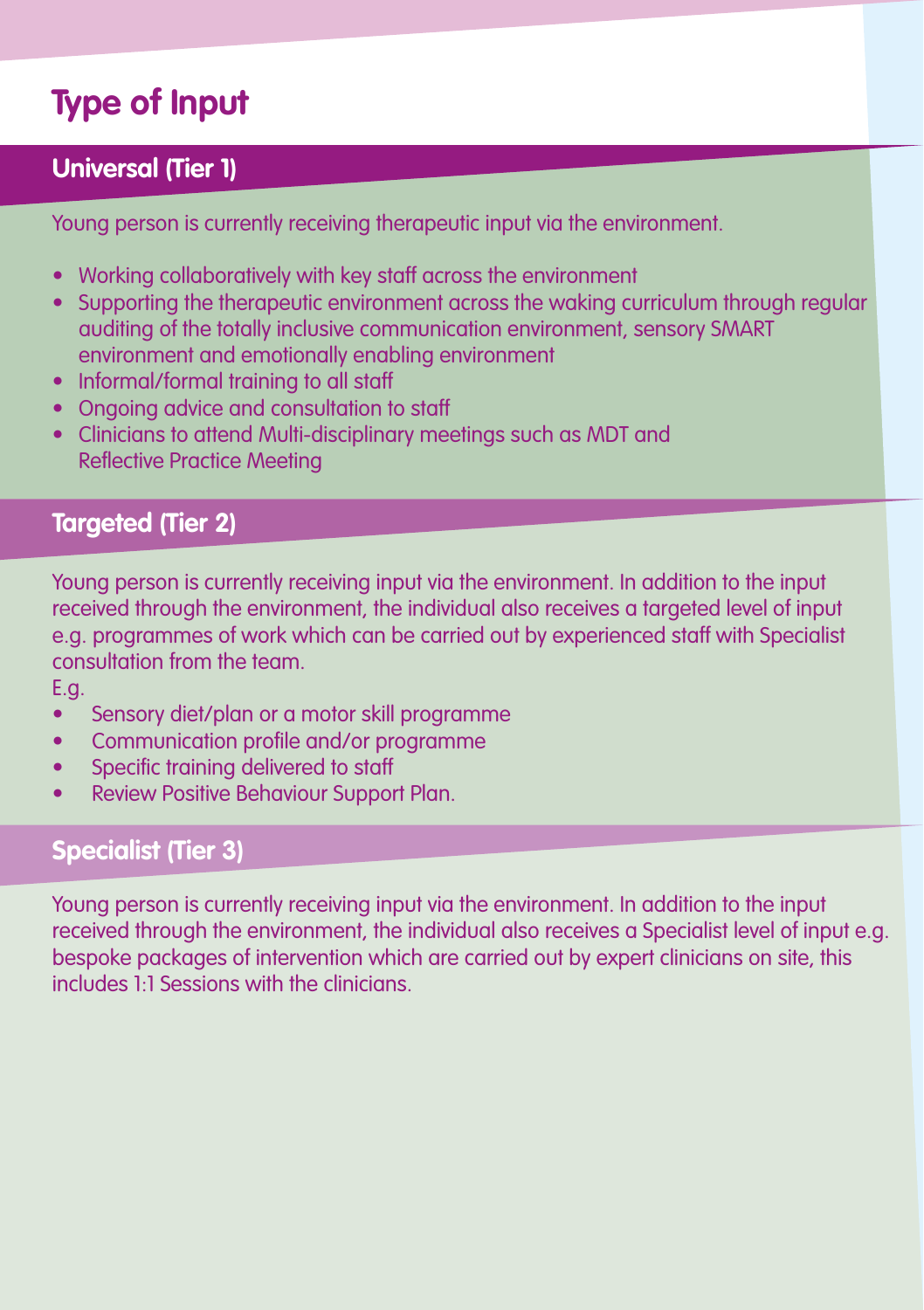## **Accessing Therapy**

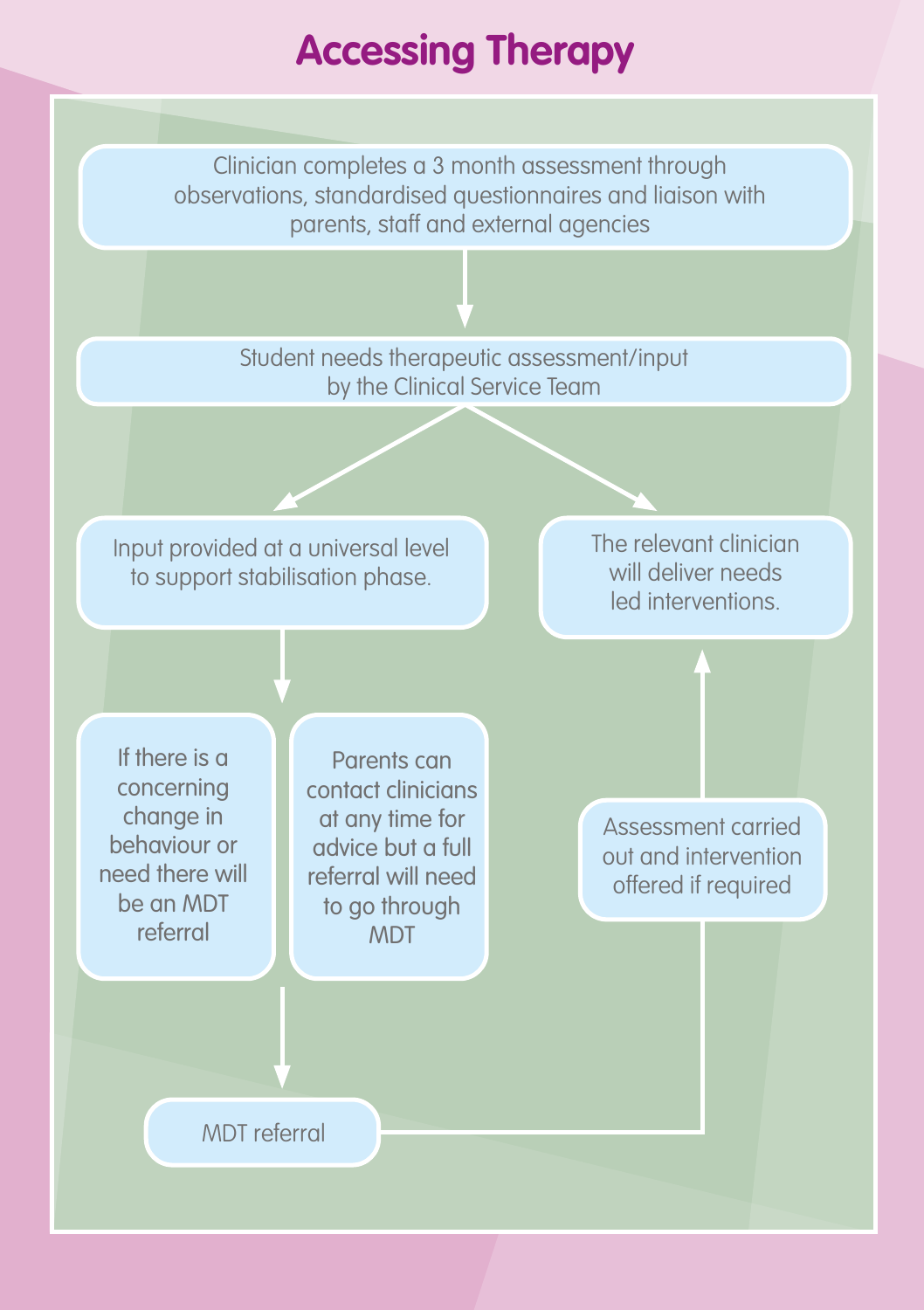#### **MDT (Multi-Disciplinary Team) Meetings**

The clinical team are involved in weekly MDT meetings. The MDT is a meeting that involves care, education and clinical to discuss the students' progress and support them through a multidisciplinary approach. The MDT meetings run on a carousel basis with all students being formally reviewed every eight weeks. As part of each weekly meeting students identified as a high level of concern, requiring clinical input are also reviewed/ discussed and can then be referred to the clinical team for a reflective practice meeting.

#### **Reflective Practice Meeting**

This meeting can offer a clinical opinion to help understand a student's thoughts, moods and behaviours. It will be a considered discussion, having collated information known about the student and different therapy perspectives. MDT will assess the suitability of the referral to MDT considering whether it is a clinical opinion needed or whether there is another decision to be made e.g. safeguarding, consent or access. This meeting does not offer a rapid response. It feeds back into MDT for actions.

#### **Therapy Focus**

Each month, the therapy team will support allocated accommodations and classroom environments to ensure

- An inclusive communication environment
- A sensory smart environment
- An emotionally-healthy environment

This forms part of our Tier 1 (universal) offer across the therapy disciplines. Over the first part of the month, members of the therapy team visit the accommodation and classroom to observe students in their environments. The second half of the month will focus on providing interventions, training and resources as needed.

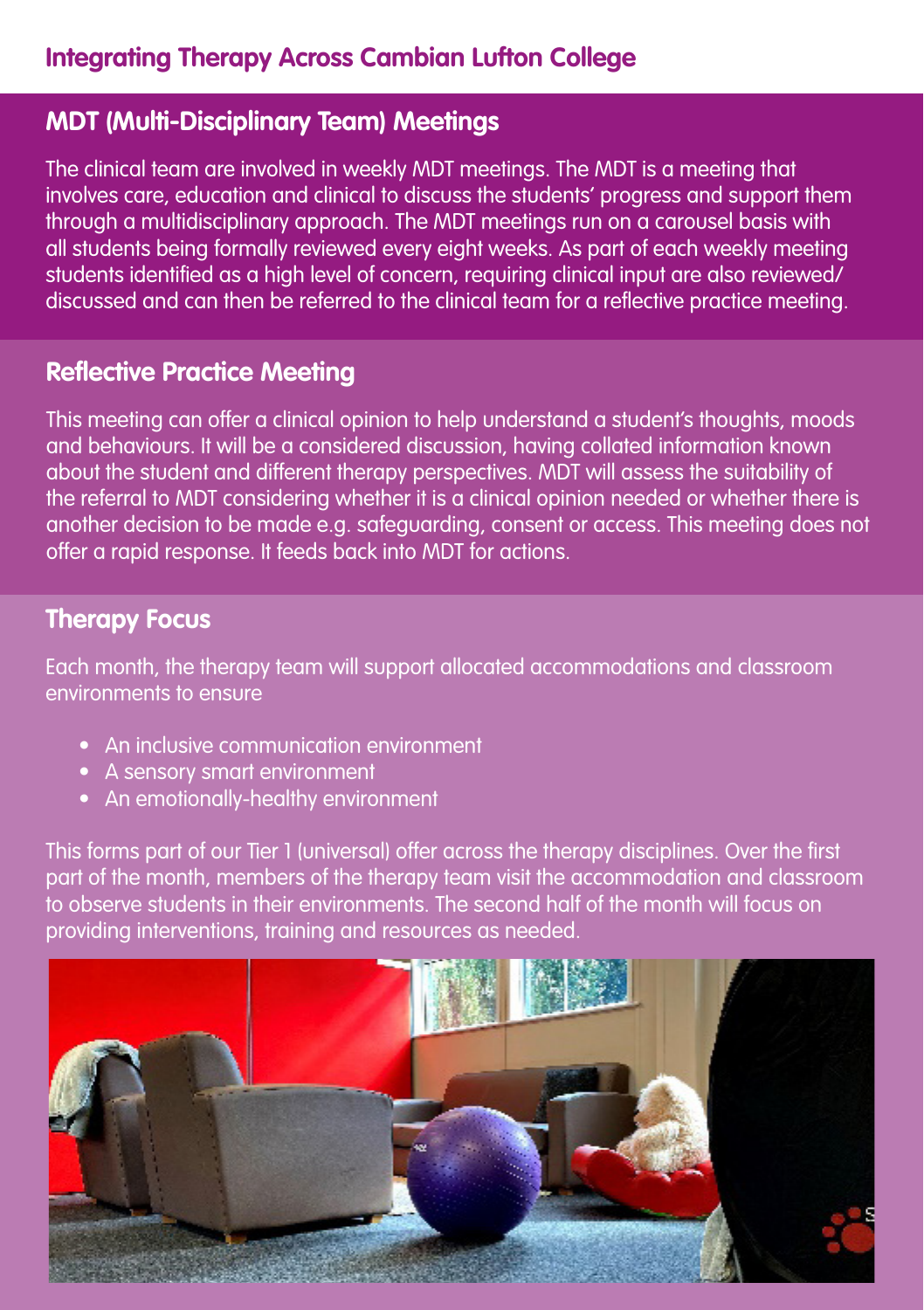#### **New applicants and admissions**

The Clinlcal Team is involved ln the pre-admission assessment of young people who have applied to enrol at Lufton. This work often includes:

- Paperwork review information and reports regarding prospective applicants such as EHCP, speech and language, psychology, psychiatric, behavioural reports and plans, sensory profiles and dietary needs etc.
- Providing feedback on potential suitability and our capacity to meet the needs of theapplicant
- Availability for consultation and advice
- Attending pre-assessment of potential applicant meetings through teleconferencing or face to face

#### **Transitions**

The Clinical Team is actively involved in our students' transitions when their placement at Lufton comes to an end. The Clinical Team can provide therapeutic input to support students to understand and prepare for their next steps. We support education and care staff with the process of creating a journal for the students to remember their journey at Lufton and consider the positives moving forward - this is underpinned by attachment theory.

#### **SMT (Senior Management Team) Meeting**

The Clinical Team attend fortnightly SMT meetings. These meetings enable good communication with Education, Care, Support Services and the Senior Leadership Team to share new projects, any concerns and good practice.